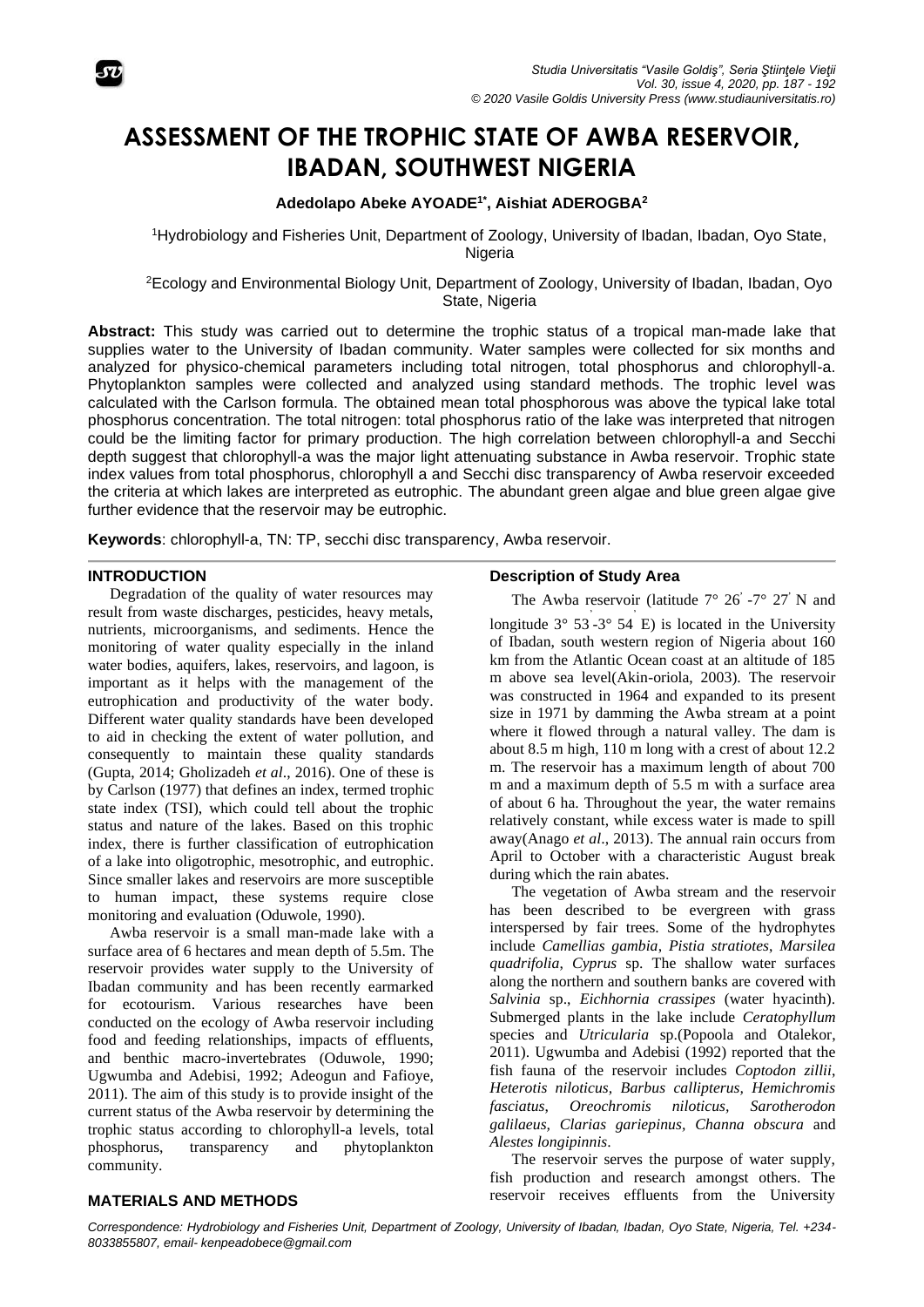community in the form of domestic waste water from different halls of residents, sewage and experimental waste water from science laboratories of several departments and also non-point sources such as erosion and leaching of chemicals from surrounding farmlands (Adeogun and Fafioye, 2011). Three sampling stations were chosen – Station 1(Latitude  $7^{\circ}$  26' 30.92" N, Longitude  $3^{\degree}$  53' 13.19" E) near entrance of the reservoir. Station 2 (Latitude 7° 26′ 32.93′′ N, Longitude  $3^{\degree}$  53' 20.88" E) almost middle of the reservoir. Station 3 (Latitude 7° 26′ 35.76′′ N, Longitude 3°53′27.98′′ E) positioned near the dam wall.

## **Sampling and Analyses**

Water samples were collected monthly from October 2017 – March 2019 in acid-washed 1 L polyethylene containers. Temperature, pH, Dissolved Oxygen, and Conductivity were determined *in situ* using SPER 850081 multi-parameter probe (Arizona, USA). The Secchi disc depth was determined *in situ* using a 20cm diameter disc (Wetzel and Likens, 2000). Total nitrogen and total phosphorus were determined spectrophotometrically according to APHA, 1998. The chlorophyll-a concentration of the prepared samples was determined spectrophotometrically using the acetone method (APHA, 1998). Phytoplankton samples were collected from surface water using bolting silk plankton net of 55 µm mesh size and preserved with 4% formalin.

The method used for examining algal biomass of trophic state index by Carlson (1977) was used to measure the Carlson trophic state index of the reservoir. Measurements of three variables namely Secchi disc transparency, Total phosphorus, and Chlorophyll-a , were used to calculate the trophic state index (TSI) value within the numerical tropical continuum. The trophic state index based on Secchi Depth, TSI (SD), and Trophic state index based on Chlorophyll-a, TSI (CHL-a) and that based on phosphorus TSI (TP) were calculated after Carlson (Akpan and Offem, 1993) using the following equations:

TSI  $(SD) = 60 - 14.41 \ln(SD)$ 

TSI (TP) =  $14.42$  In (TP) +  $4.15$ 

TSI (CHL-a) =  $9.81$  In (CHL) +  $30.6$ 

 $CTSI = TSI(TP) + TSI(SDT) + TSI(Chl a)/3$ 

The total nitrogen concentration ranged between 23-1020 µg/L (398.83±384.57 µg/L). Monthly variation ranged from mean of 28.33±49.08 µg/L in October to 943.33±285.02 µg/L in January. Station 3 had the highest mean value of  $495.67 \pm 455.19 \,\mu g/L$  and least was recorded in station 1 ( $237.33 \pm 261.08 \,\mu$ g/L).

Where  $\ln$  = natural log, TP is total phosphorus  $(\mu g/L)$ ; Chl a is chlorophyll a  $(\mu g/L)$ ; SDT is Secchi Disc Transparency (m); CTSI is Carlson Trophic State Index. Values less than 40 are associated with oligotrophy; a range between 40 and 50 is usually associated with the mesotrophy; index values greater than 50 are eutrophy Wetzel, 2001.

## **RESULTS**

The surface water temperature of the Awba reservoir during the study period ranged between 26.9- 30.1<sup>ᵒ</sup>C (28.16±0.88<sup>ᵒ</sup>C). The water temperature varied significantly with time, but not with station. Highest mean temperature was recorded in March  $(29.40\pm0.63^{\circ}\text{C})$  while the lowest  $(27.17\pm0.31^{\circ}\text{C})$  was in October.

There was significant difference in pH of the reservoir temporally (P<0.05), with least pH value in October (6.67 $\pm$ 0.38) and highest in March (7.87 $\pm$ 1.27). Station 3 had the highest mean pH of  $7.17 \pm 0.5$  and least value of 7.01±0.57 was recorded in station 1.

The dissolved oxygen concentration ranged between 10.2-15.6 mg/L (13.11±1.44 mg/L). Dissolved oxygen concentrations varied significantly with time and highest mean value was recorded in October  $(15.30\pm0.36 \text{ mg/L})$  and minimum in March  $(11.2\pm0.95$  $mg/L$ ).

The Secchi disk depth (SDD) of Awba reservoir ranged from  $0.56 -1.46$  m (mean  $1.01 \pm 0.29$  m). It varied significantly with time, but not with stations. There was gradual increase in transparency from October, 2017 (0.64±0.13 m) to March, 2018  $(1.31\pm0.03 \text{ m})$ . Station 3 had the highest SDD of  $1.10\pm0.33$  m while station 2 had the lowest  $(0.99\pm0.31)$ m) Figure 1.

The conductivity of the reservoir did not vary significantly temporally and spatially. The conductivity in the reservoir ranged from 214-278 µS/cm  $(234.24 \pm 56.02 \,\mu\text{S/cm})$  during the study period.

The total phosphorus concentration of surface water samples ranged between 88-3190 µg/L (679.78±788.64 µg/L). It varied significantly with time and was highest in March  $(2206.69 \pm 926.52 \,\mu g/L)$  and least in February  $(117.67\pm54.89\mu$ g/L). Station 3 had the highest mean value of  $843.7 \pm 1167.46 \mu g/L$  and least was observed in station 2 (572.5±417.21 µg/L)(Figure 2).

Total Nitrogen to Total Phosphorus (TN/TP) ratio for the reservoir varied between the stations and highest value was obtained in station  $3(0.09 - 6.19)$ Table 1.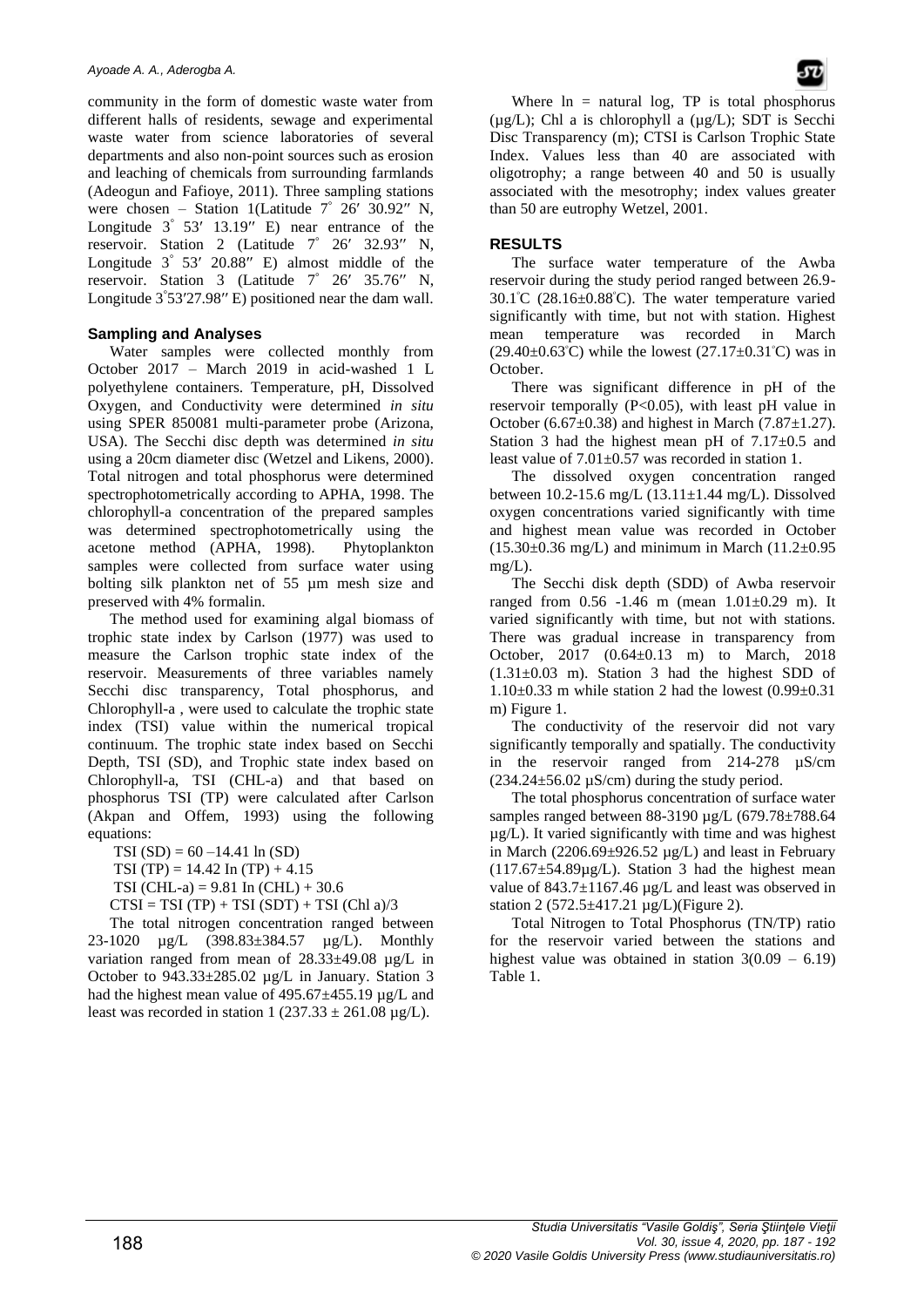







**Table 1 Temporal variation in nitrogen: phosphorus ratio in three sampling points of Awba Reservoir**

|                 | <b>Station 1</b>      | <b>Station 2</b>    | <b>Station 3</b>  |
|-----------------|-----------------------|---------------------|-------------------|
| <b>October</b>  | 0.234                 | <b>ND</b>           | <b>ND</b>         |
| <b>November</b> | 0.318                 | 0.43                | 0.09              |
| <b>December</b> | 0.92                  | 0.83                | 0.8               |
| January         | 2.06                  | 1.38                | 2.56              |
| <b>February</b> | 1.09                  | 5.64                | 6.19              |
| <b>March</b>    | ND                    | 0.17                | 0.2               |
| Mean            | $0.9244 \pm 0.735086$ | $1.69 \pm 2.254784$ | $1.968 \pm 2.559$ |

ND: Not determined

## **Chlorophyll-a**

Chlorophyll-*a* concentration of Awba reservoir during the study period ranged between 220-1310µg/L (649.5±369.57 µg/L). Chlorophyll-a varied significantly with time, being highest in March with 1290.33±261.06 µg/L and least in November  $(240.0\pm20.00 \text{ µg/L})$  Figure 3. Station 3 had higher chlorophyll-a concentration  $(730.17\pm469.13\mu g/L)$  than other stations (Figure 3). The relationship between the levels of some physico-parameters and the chlorophylla concentration in the reservoir, as determined by correlation coefficients is shown in Table 2. There was

a strong correlation between total phosphorus and algal chlorophyll-a  $(r = 0.768)$ . Secchi depth also had a strong positive correlation with chlorophyll-a  $(r =$ 0.8982).

#### **Trophic State Indices**

In the Awba reservoir, the total phosphorus and chlorophyll-a indices were close together and higher than Secchi depth index. During the period of study, the average TSI **(**CHL-a) and TSI (TP) was 94.79 and 98.19, respectively and highest value was recorded in March. However, the highest and least TSI (SD) was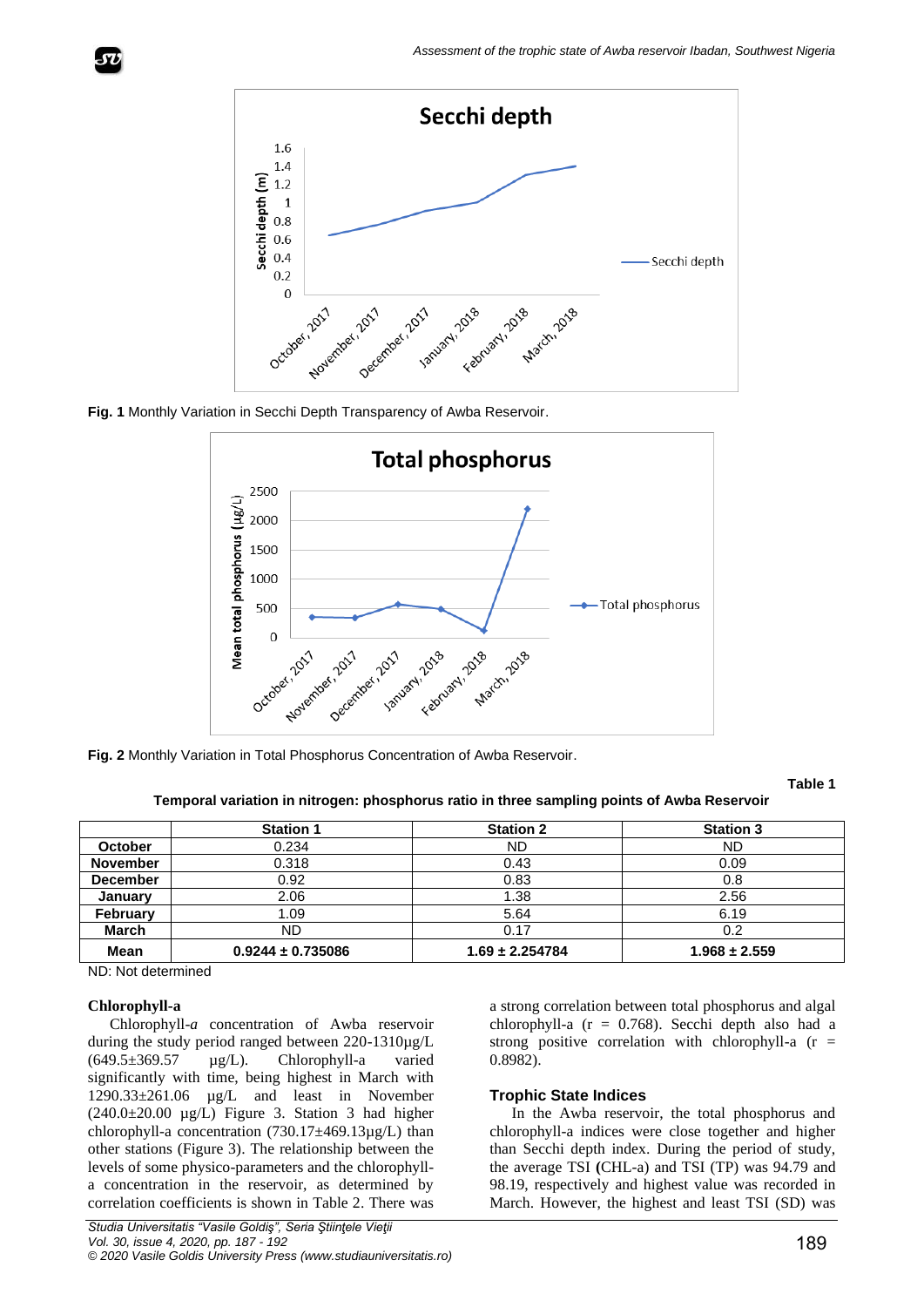66.43 and 55.15 and recorded in October and March, respectively (Table 3).

## **Phytoplankton Community**

The phytoplankton group was represented by 83 genera and 126 species. Qualitatively Chlorophyceae (75 species) were best represented followed by Cyanophyceae (29 species). Euglenophyceae (10 species) and Bacillariophyceae (9 species) were moderately represented Figure 4. Chrysophyceae (4

species) and Xanthophyceae (1 species) were the least dominant. Quantitatively the order of importance of the taxonomic group was Chlorophyceae > Cyanophyceae Euglenophyceae > Bacillariophyceae Chrysophyceae > Xanthophyceae. *Pediastrum simplex* (10.2%), *Coelastrum chodati* (9.78%), *Closterium gracile* (8.52%), *Microcystis flos-aqua* (5.95%)*, Microcystis aeruginosa* (5.15%) *Aphanocapsa pulchra* (3.38%), and *Ulothrix zonata* (3.31%) were the most frequently encountered species.



**Fig. 3** Monthly Variation in Mean Chlorophyll-a of Awba Reservoir.

**Table 2**

## **Correlation coefficients for some physico-chemical parameters with Chlorophyll-a**

|           | DO        | SD        | то        | ΤN        | CHL-a     |
|-----------|-----------|-----------|-----------|-----------|-----------|
| DO        |           | $-0.8050$ | $-0.6637$ | 0.2058    | $-0.6652$ |
| <b>SD</b> | $-0.8050$ |           | 0.5634    | 0.4015    | 0.8982    |
| TP.       | $-0.6637$ | 0.5634    |           | 0.4081    | 0.7648    |
| ΤN        | 0.2058    | 0.4015    | 0.4081    |           | $-0.1017$ |
| CHL-a     | $-0.6652$ | 0.8982    | 0.7648    | $-0.1017$ |           |

DO - Dissolved Oxygen, SD- Secchi depth, TP- Total Phosphorus, TN- Total Nitrogen, CHL-a - Chlorophyll-a

**Table 3**

## **Trophic state indices for Awba reservoir derived from Secchi depth, total phosphorus, and chlorophyll-a**

| <b>Parameters/months</b> | TSI (SD) | TSI (TP) | TSI(CHL-a) | <b>Carlson TSI</b> |
|--------------------------|----------|----------|------------|--------------------|
| October                  | 66.43    | 88.65    | 87.40      | 80.83              |
| November                 | 63.96    | 88.22    | 84.36      | 78.85              |
| December                 | 61.20    | 95.65    | 95.63      | 84.16              |
| Januarv                  | 60.00    | 93.57    | 95.50      | 85.02              |
| Feburarv                 | 56.11    | 72.90    | 96.26      | 75.09              |
| March                    | 55.15    | 115.17   | 100.87     | 90.40              |
| Average TSI              | 59.86    | 98.19    | 94.79      | 84.28              |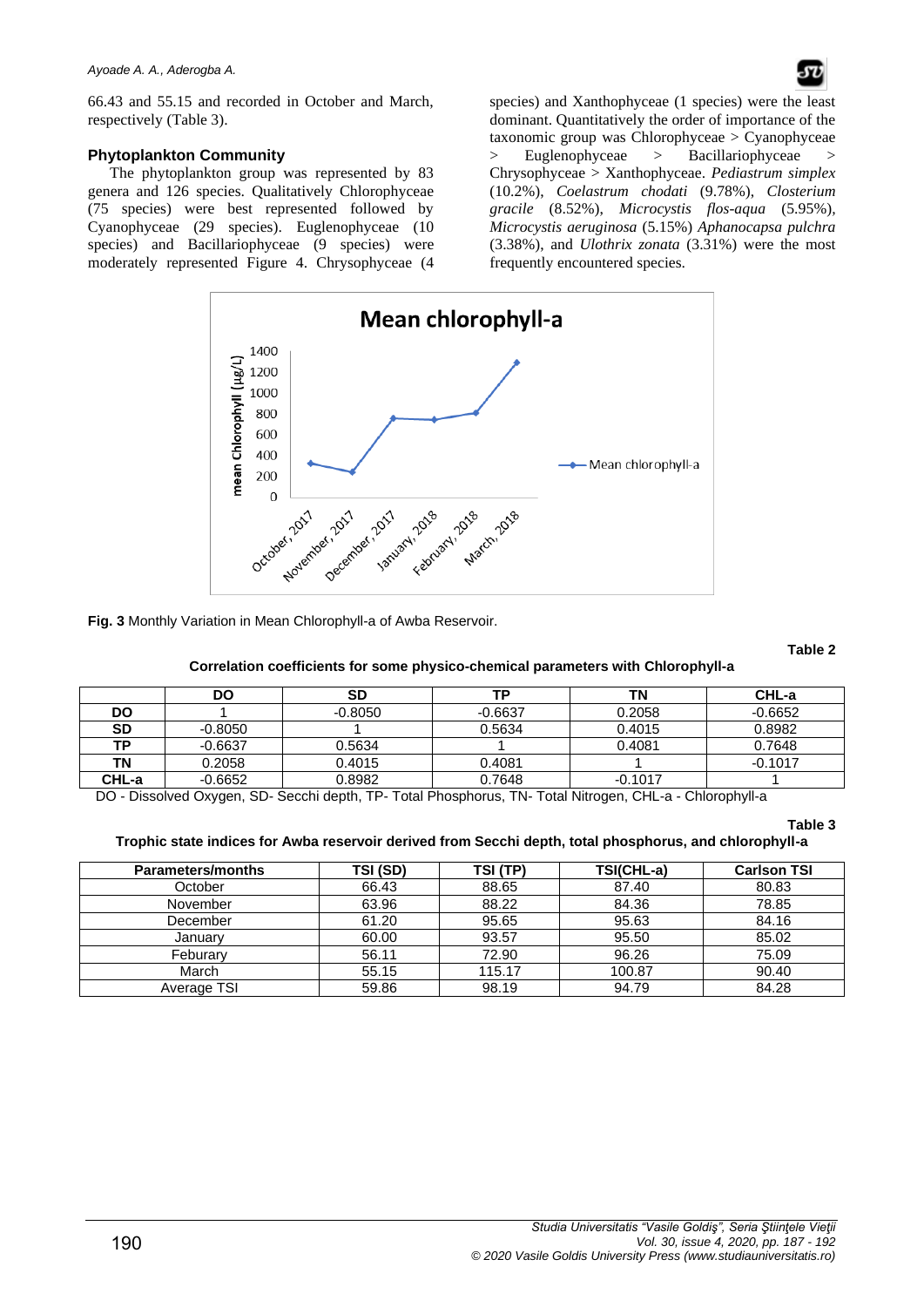

**Fig. 4** Percentage Composition of Major Phytoplankton Groups of Awba Reservoir During Study Period**.**

## **DISCUSSION**

The transparency of the water being lowest in October (period of heavy rainfall and flooding) could be due to influx of suspended particles from the catchment area. Most of the particles must have settled during the dry season months (November – March) due to lentic nature of the reservoir; this coupled with increase in sunlight intensity in dry season led to higher light penetration. According to general trophic classification of lakes and reservoirs by Wetzel (2001), the Awba Lake is eutrophic-hypertrophic based on mean Secchi disc depth of 1.01m (benchmark= 2.41 m, eutrophic).

Phosphorus acts as valuable nutrient for plant growth and fundamental element in the metabolic reactions of plants and animals. It is also considered as an important factor affecting the trophic status of lakes (Pandit, 2002). The obtained mean total phosphorous  $(679.78\pm788.64 \text{ µg/L})$  was above the typical lake total phosphorus concentration of  $10 - 40\mu g/L$  (Snoeyink and Jenkins, 1980) as well as standard of 25µg/L for drinking water (NESREA 2007). This could be due to anthropogenic activities such as farming, influx from laboratories and washing/bathing taking place in residential areas around the reservoir. The mean total phosphorus also exceeded the benchmark (80 µg/L) suggested by Wetzel, 2001 for eutrophic water. The higher mean total phosphorus in March could be due to concentration effect as a result of reduced water volume.

Lower total nitrogen content during rainy season month can be corresponded to the dilution effect of the fall and high-water level (Rakocevic-Nedovic and Hollert, 2005). Nutrient availability to phytoplankton can be evaluated by comparing the ratio of total nitrogen to total phosphorus. According to Wetzel (2001), a nitrogen: phosphorus ratio less than 16:1 generally indicate that a lake is nitrogen limited and a ratio greater than 16: 1 indicate a lake is phosphorus limited. The N:P ratios in all the sampling sites being lower than 7 can be interpreted that nitrogen could be the limiting nutrient for primary production. Nitrogen limitation in lakes water could arise from application of fertilizer with more P than N (e.g. 10:43:0 as N:P: K) to farmland in catchment areas (Ayoade *et al*., 2019).

According to Galvez-Cloutier and Sanchez (2007), TN/TP ratios are low in eutrophic lakes and high in mesotrophic and oligotrophic lakes. This suggests advanced degradation (eutrophic) condition of this water body.

Increase in chlorophyll-a concentration during the peak of dry season in Awba Reservoir is an indication of higher algal biomass during the study period, which can be correlated to favourably warm water temperature in the water body and elevated total phosphorus content as revealed in its significant positive correlation. The correlation between chlorophyll-a and Secchi depth being high suggest that chlorophyll-a was the major light attenuating substance in Awba reservoir. This is similar to Carlson (1977), where correlation between Secchi depth and chlorophyll-*a* was high (0.93) but Rakocevic-Nedovic and Hollert, 2005 suggested light attenuation in Lake Skadar was most likely due to clay particles due to low correlation  $(r= 0.6)$  between both parameters.

Based on the classification of Carlson (1977), trophic state index values that exceed 50 are eutrophic; since trophic state index calculated using Secchi disc, phosphorus and chlorophyll *a* in Awba reservoir exceeded 50, this suggest that the reservoir is eutrophic. A lake situated in nutrient rich area may be naturally eutrophic. Nutrients carried into water bodies from non-point sources such as agricultural run-offs, fertilizers and sewage, will all increase biomass and can cause oligotrophic lake to become hypereutrophic. Awba reservoir might receive fertilizers from farming activities around and within the university, and it is a collection point for many pollutants such as chemicals, waste water(containing detergents) and animal wastes washed into it from Science Departments, halls of residence and the Zoological garden (Anago *et al*., 2013).

The abundant green algae and blue green algae give further evidence that the reservoir may be eutrophic (Reynold, 1984). Some of the blue green algae including *Microcystis* spp. encountered in the reservoir have the ability to fix atmospheric nitrogen as a nutrient source (Wetzel, 2001) and this could help to reduce the nitrogen limitation condition, thus the growth of these algae are favored. In Awba reservoir,